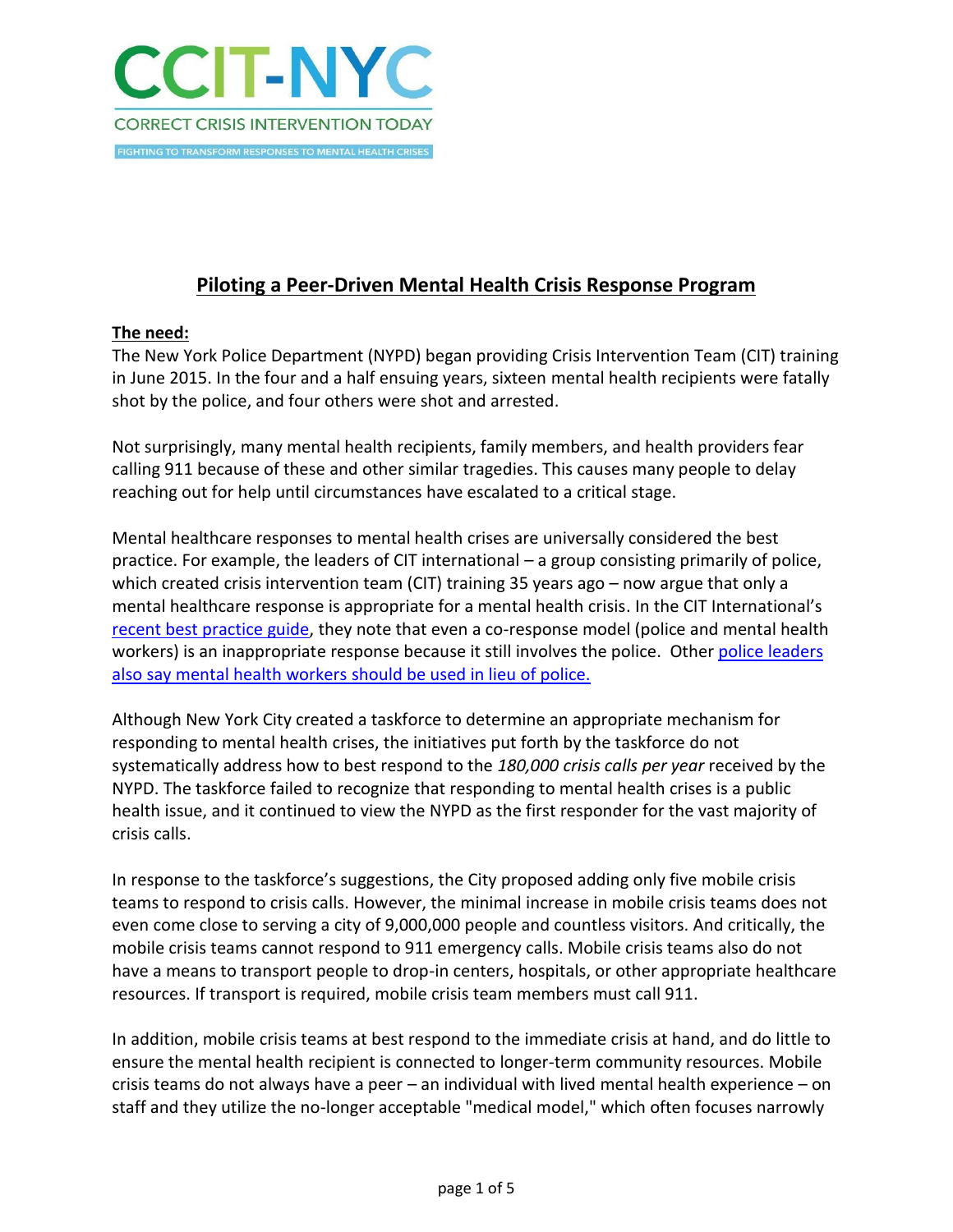on medication rather than a person's ability to recover and live well. Moreover, mobile crisis teams consist of five staff members and are relatively expensive.

New York also has Health Engagement Assessment Teams (HEAT teams) which consist of one peer and one clinician. But HEAT teams are only used by police for areas of outreach that do not involve any active risk, and, like mobile crisis teams, they cannot be deployed to 911 mental health crisis calls and they cannot transport anyone.

### **The Solution:**

We propose forming a mental health crisis response team that would embody existing best practices in non-police alternative mental health crisis response. The team would consist of one peer trained as a crisis counselor and one emergency medical technician (EMT).

### **What is the role of the peers?**

During all stages of the pilot (planning, design, implementation, maintenance, evaluation), peers from low-income Black, Latinx and other communities of color within the areas in which the pilot is taking place, who do not have a governmental interest, will be included in the discussions and given the ability to weigh in on key decisions, including the hiring and training of peers, dispatch personnel and other personnel. During the planning for the pilot, multiple forums will be held in the pilot communities, at times that allow working people to attend, in order provide input into the pilot.

# **Where would the pilot be located?**

In order to provide complete coverage to a given geographical area, the pilot will be located in two police precincts with the highest number of "emotional health crisis" calls (formerly derisively referred to as "Emotionally Disturbed Person" or "EDP" calls): Midtown South's 14th Precinct with 4,356 mental health crisis calls in 2018 and Brooklyn's 75th Precinct with 5,428 mental health crisis calls in 2018. The selected precincts are among those with the highest number of mental health calls per capita.

### **What would the peer-driven mental health crisis response teams look like?**

The new mental health crisis response team would embody existing best practices in non-police alternative mental health crisis response, and consist of one peer trained as a crisis counselor and one emergency medical technician (EMT). Having a peer on the team is essential, as a person with lived experience, a person who has "been there," can best relate to the fear of an outsider responding in a moment of crisis, and can prove that recovery works. An EMT worker is needed as many crisis calls may involve physical health issues which are masked by the mental health crisis.

The Office of Consumer Affairs in the New York City Department of Health and Mental Hygiene (DOHMH) will contract with non-governmental agencies which will deploy the mental health crisis response teams.

The mental health crisis response teams will consist of peers who have worked with people in crisis, such as those who have worked in crisis respite centers, and also have experience in de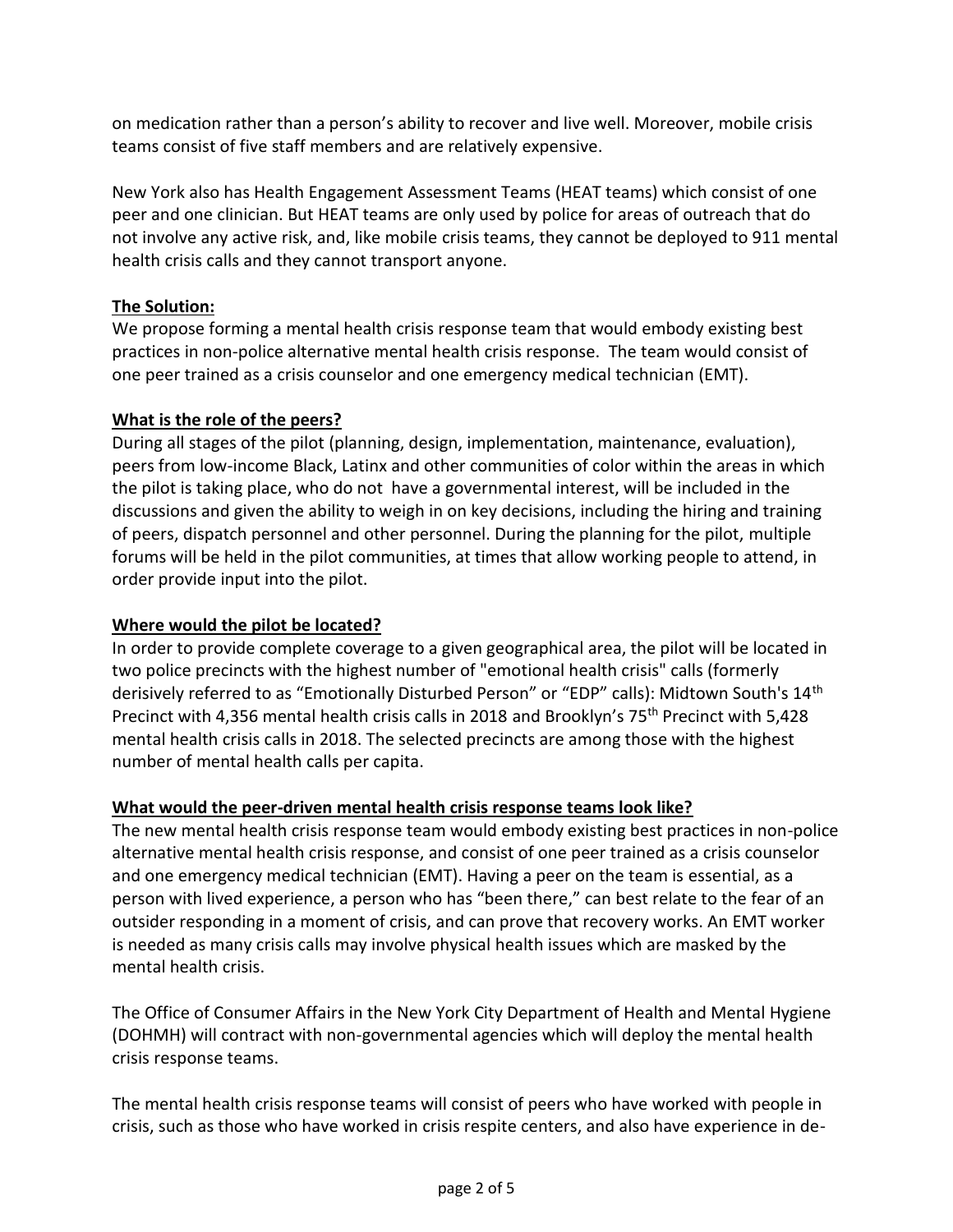escalating crises. It would be desirable for the peers to either have lived or worked in the areas in which they are hired to serve.

The teams must operate 24/7, 365 days a year, in three consecutive shifts per precinct (8 a.m. to 4 p.m., 4 p.m. to 12 a.m., and 12 a.m. to 8 a.m.), with two teams in place for the day and evening shifts, and one team for the overnight shift. Since each team consists of two people, the staffing need for the pilot requires 38 total FTE's for the two precincts for all shifts.

In addition, the pilot requires one Project Director, two Supervisors and one Administrator.

The pilot also requires two vans per precinct so that the team can transport individuals to dropin centers, safe havens, the new support and connection centers, urgent care centers, or hospitals.

# **What type of training will the pilot provide?**

The agency with which DOHMH contracts, operating with consensus from peer-driven organizations and peers from low-income Black, Latinx and other communities of color, who do not have a governmental conflict of interest, will be responsible for training all mental health crisis response teams, NYC Well staff involved in the project, as well as all 911 operators who will likely still be responsible for directing some of these calls.

## **How would people call for the mental health crisis response team?**

The pilot will establish a new number dedicated to mental health crisis calls such as "WEL" or 988, which anyone can call. The calls would go to NYC Well's hotline and will be staffed by NYC Well staff who would automatically send the calls to the mental health crisis response teams. Since NYC Well operators will be dispatching mobile crisis teams in the next few months it will be cost-effective to have NYC Well also dispatch the mental health crisis response teams.

### **What would the average response time be for the mental health crisis response teams?**

The average response time for the mental health crisis response teams will be the same as the current average response of police to non-mental health crises – or less time.

### **How long will the pilot last?**

The pilot will last five years, thereby allowing sufficient time for start-up and evaluation.

If after 18 months the data reveal the pilot is having a positive impact based on established metrics, two additional pilots will be funded at that time.

### **How much will the pilot cost?**

The pilot will cost roughly \$3.5 million to \$4.0 million annually for the two proposed precincts. Costs are estimated.

Notably, Eugene, Oregon, which is the size of one New York City police precinct, uses a similar mental health crisis response model which includes two workers and has an annual budget of \$1.9 million.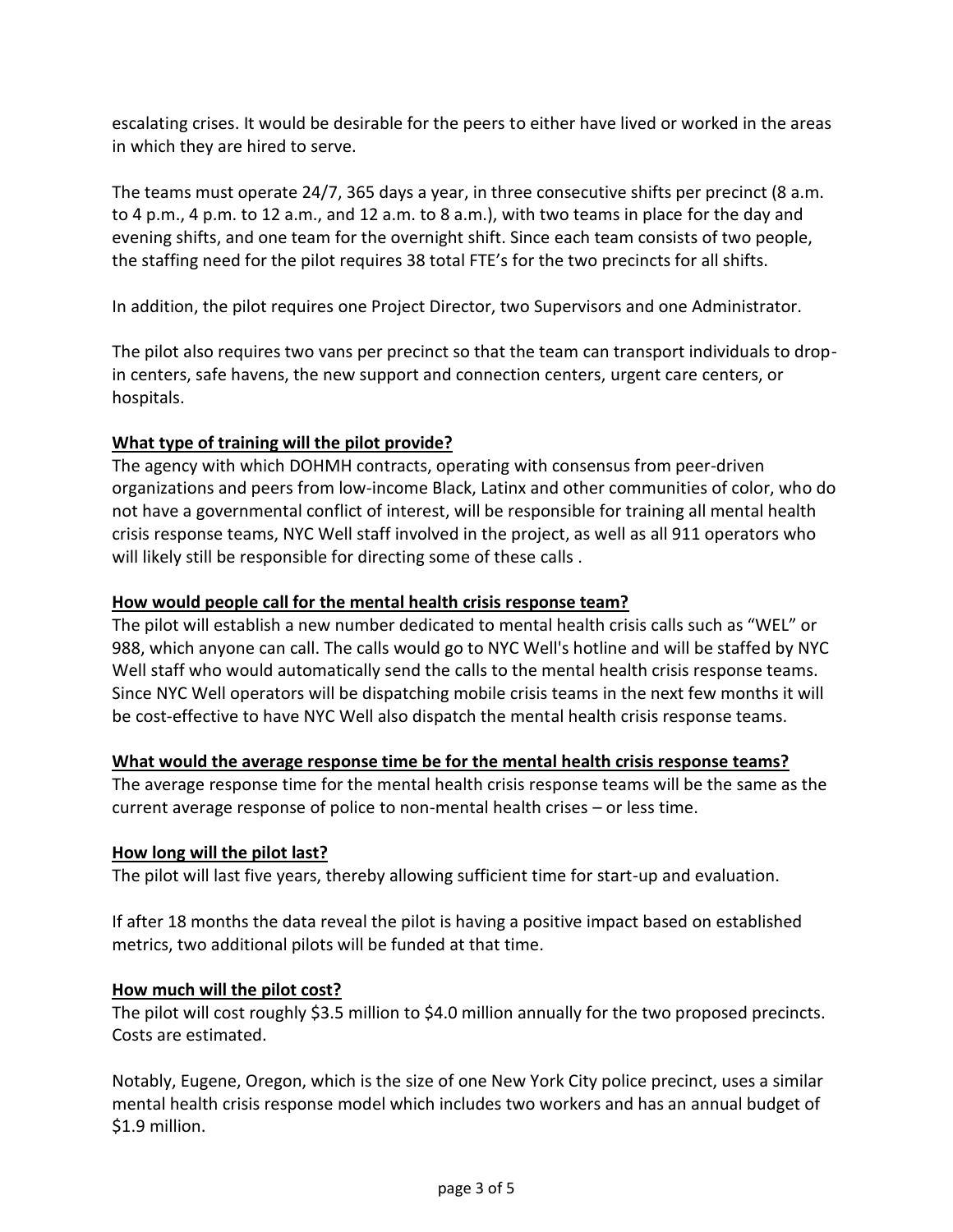The pilot requires training and data collection/evaluation (see below), which is not part of the Eugene budget, but is pivotal to determine how the pilot is working and what changes need to be made to it. Additional costs above those in Eugene will also be incurred by the pilot in order to keep salaries commensurate with the cost of living in New York City.

A draft budget is attached.

#### **Which entity will run the pilot?**

DOHMH will contract out with a non-governmental agency which will run the pilot.

#### **Who will monitor the pilot?**

The pilot will be monitored by an oversight board whose membership will be decided upon after soliciting recommendations from peers from low-income Black, Latinx and other communities of color.

Such a board must include independent peers from low-income Black, Latinx and other communities of color who do not have a governmental conflict of interest. These peers will constitute 51% of the board. Additional board members might include staff of NYC Well, the support and connection centers, the crisis respite centers, DOHMH, the New York State Department of Health (DOH), the New York State Office of Mental Health (OMH), the New York City Department of Homeless Services (DHS), the New York City Human Resources Administration (HRA), the New York City Fire Department (FDNY) and other Emergency Medical Service (EMS) providers, the Office of the Comptroller, the Community Board for the relevant precinct, the Public Advocate, the relevant Borough President, and members of the City Council and the New York State Legislature from the relevant precincts.

The oversight board will be empowered to request and obtain data from law enforcement agencies necessary to carry out this pilot. Law enforcement agencies will not at any point have access to identifying data related to participants in the pilot.

#### **How will the pilot be monitored?**

The oversight board will:

- hire an independent evaluation entity which will evaluate the pilot
- review data from the pilot project
- suggest changes to the pilot
- meet at least quarterly
- issue meeting agendas
- publicly list all agendas
- issue minutes of meetings
- publicly list all minutes
- ensure all meetings are open to the public
- pay stipends to those members who are not receiving a salary for participating in oversight board activities